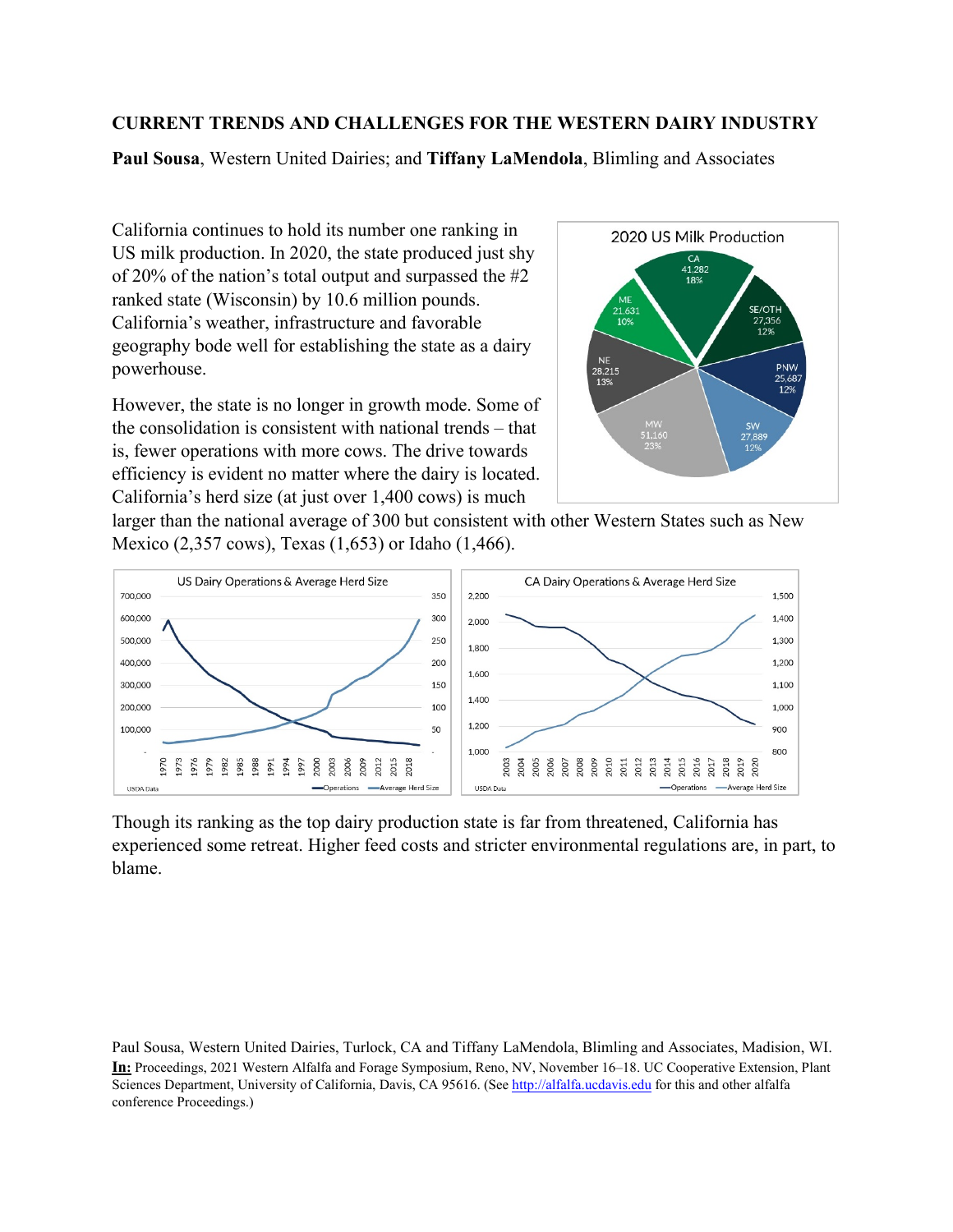

In fact, California's growth rate over the past ten years (at just 0.22%) is far less than other producing regions such as the Southwest (AZ, NM and TX) at nearly 3% or the Mideast at 2.5%.

For two decades between 1988 and 2008, the state added over 760,000 cows. Indeed, cow numbers in California hit a peak of nearly 1.85 million head in 2008. After several years of ups and downs following 2008, the milking herd has largely been declining since 2014. This is

inconsistent with the national trend which has seen a growth in overall cow numbers during the same time frame.





Stringent environmental regulations in California (covered below) have no doubt put pressure on the industry. Some attrition can also be attributed to lack of interest by the "next generation" as many producers have noted a decline in their children returning to the dairy, leaving retirement

as the best option. Urban encroachment has likely sped up consolidation in some areas like Southern California and the North Bay. Skyrocketing land values across the state has also pulled acreage towards higher valued crops such as tree nuts. Due to high land values, the returns associated with growing alternative crops have become more and more enticing. As a result, many dairy producers have converted a portion of available farmland into crops

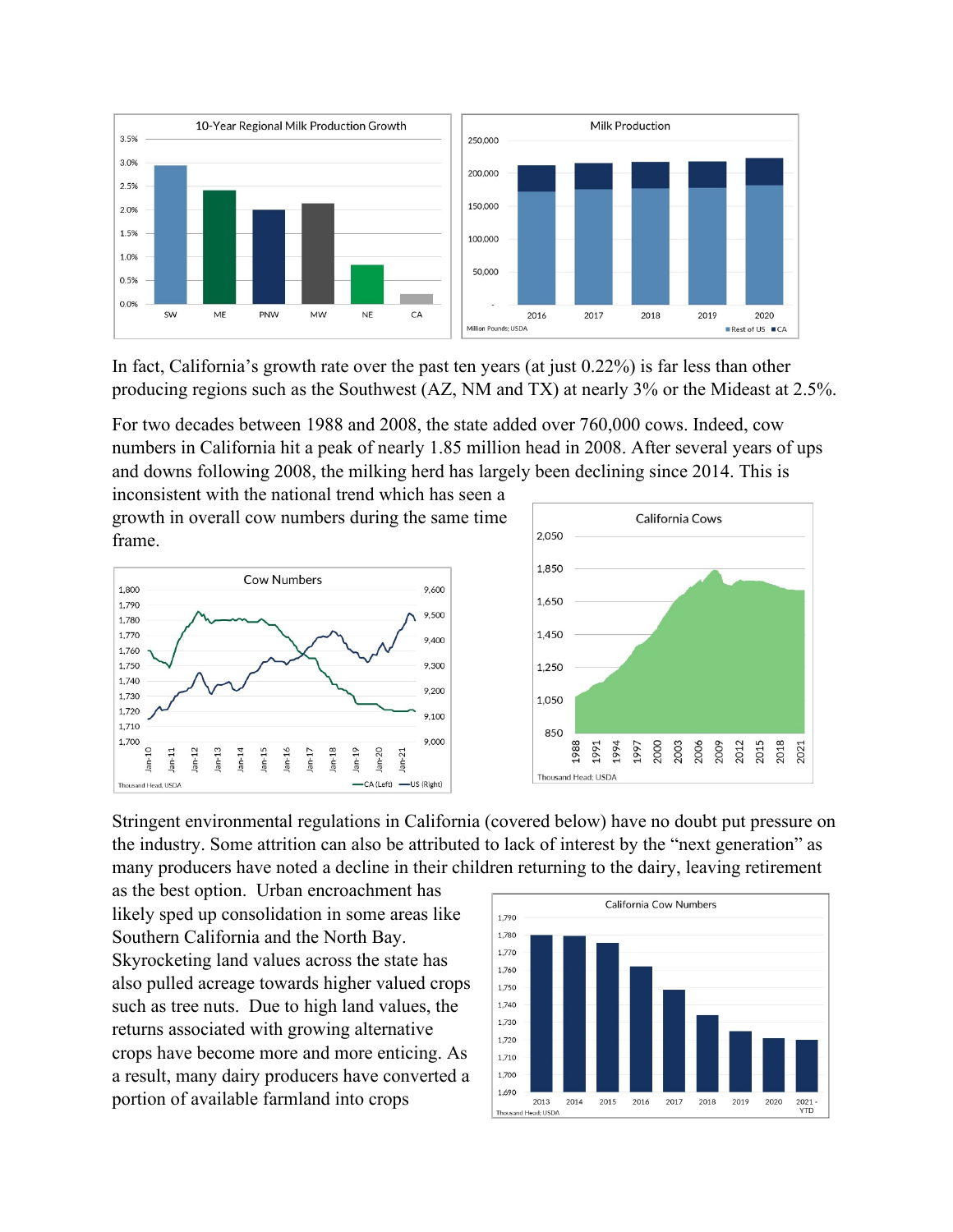including almonds, walnuts, or olives. This creates a conundrum of sorts: cropland converted to trees is no longer available to grow forage for cows, working against the ability to become less dependent on outside purchased feed. At the same time, diversification allows for an on-farm "hedge" against potentially volatile milk markets. During periods of low milk margins, potential revenues from the other crops can help keep the overall operation afloat. Lenders seem keen on the approach as well.

Another major factor is margin squeeze prompted by higher feed costs in the state. California producers are typically more susceptible to rising grain prices as there is a heavier reliance on outside purchased feed (that is different for many operations in the Midwest who grow much of their own feed and may even have additional to sell). Given its distance to major feed growing regions, California producers typically pay the highest landed feed prices of all major US dairy regions. This is a situation only further exasperated by a multitude of supply chain snarls prompted by the pandemic. These ongoing issues have local basis figures running high, adding even further to the costs of grains as represented in the futures markets.

On top of higher transportation costs, the base price of corn and protein have also increased rapidly over the past year. Demand has been solid (especially from China) and hits to crops in other growing regions (like Brazil) have current balance sheets tight. The outcome of the 2021 harvests will be key to California producer margins in the year ahead.



Estimates via margin models such as the Dairy Margin Coverage program (DMC) show at current futures levels for corn and soybeans, feed costs in the second half of 2021 could be up an estimated \$2.00 per hundredweight from 2020 if current levels hold. This is a rough, national estimate and can certainly run higher for Western dairies given many factors surrounding local markets and transportation. On top of grain markets, prices for alfalfa and silage are also of concern given the drought impacting parts of the West.

Environmental issues are a significant challenge for dairies operating in California. This has been a factor in the decline in the number of dairies and dairy cows in California noted above. It has contributed to higher costs of production and frustration with understanding and complying with a myriad of laws and regulations. However, the industry has also come to understand this and has found ways to streamline compliance to reduce the cost, risk, and frustration of doing business in California. Here we focus on two examples where seemingly insurmountable obstacles drove ingenuity to develop manageable solutions or even opportunities.